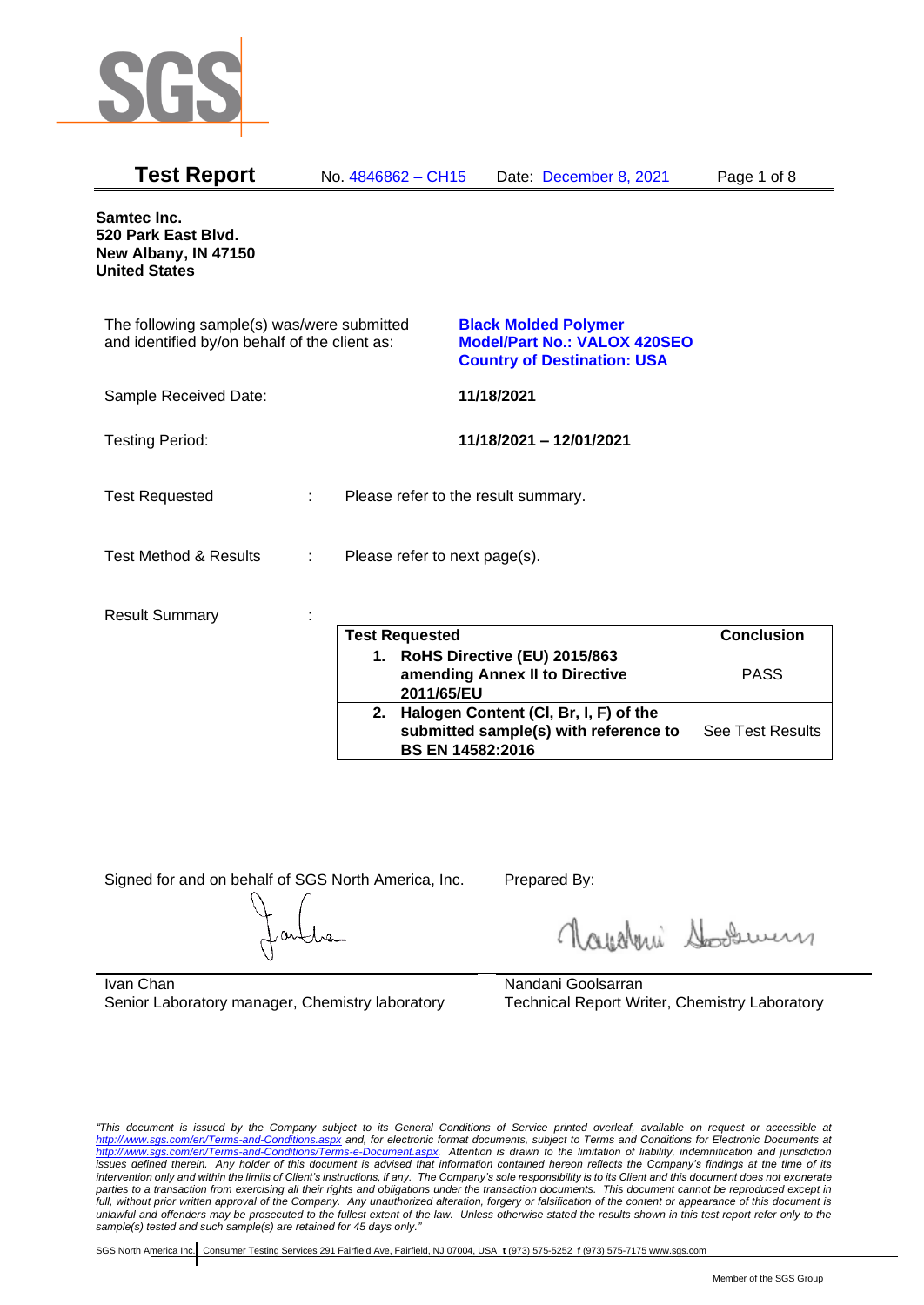

| <b>Test Report</b> | No. 4846862 - CH15 | Date: December 8, 2021 | Page 2 of 8 |
|--------------------|--------------------|------------------------|-------------|
|--------------------|--------------------|------------------------|-------------|

### **1. RoHS Directive (EU) 2015/863 amending Annex II to Directive 2011/65/EU**

#### **Testing was done at an SGS Affiliate Laboratory:**

| Specimen | <b>SGS Sample ID</b>           | <b>Description</b> |  |
|----------|--------------------------------|--------------------|--|
| No.      |                                |                    |  |
|          | HKT21-058357.015 Black plastic |                    |  |

#### Remarks :

(1)  $1 \text{ mg/kg} = 1 \text{ ppm} = 0.0001\%$ 

(2) MDL = Method Detection Limit

- (3)  $ND = Not detected$  ( < MDL)
- (4) "-" = Not Regulated
- Test Method : With reference to IEC 62321-4:2013+A1:2017, IEC62321-5:2013, IEC62321-7-2:2017, IEC62321-6:2015 and IEC62321-8:2017, analyzed by ICP-OES, UV-Vis and GC-MS. (Decision Rule: please refer to appendix 1: Category 1)

| Test Item(s)                 | Limit | Unit  | MDL            | 015       |
|------------------------------|-------|-------|----------------|-----------|
| Cadmium (Cd)                 | 100   | mg/kg | $\overline{c}$ | <b>ND</b> |
| Lead (Pb)                    | 1,000 | mg/kg | $\overline{2}$ | <b>ND</b> |
| Mercury (Hg)                 | 1,000 | mg/kg | $\overline{2}$ | <b>ND</b> |
| Hexavalent Chromium (Cr(VI)) | 1,000 | mg/kg | 8              | <b>ND</b> |
| Sum of PBBs                  | 1,000 | mg/kg |                | <b>ND</b> |
| Monobromobiphenyl            |       | mg/kg | 5              | <b>ND</b> |
| Dibromobiphenyl              |       | mg/kg | 5              | <b>ND</b> |
| Tribromobiphenyl             |       | mg/kg | 5              | <b>ND</b> |
| Tetrabromobiphenyl           |       | mg/kg | 5              | <b>ND</b> |
| Pentabromobiphenyl           |       | mg/kg | 5              | <b>ND</b> |
| Hexabromobiphenyl            |       | mg/kg | 5              | <b>ND</b> |
| Heptabromobiphenyl           |       | mg/kg | 5              | <b>ND</b> |
| Octabromobiphenyl            |       | mg/kg | 5              | <b>ND</b> |
| Nonabromobiphenyl            |       | mg/kg | 5              | <b>ND</b> |
| Decabromobiphenyl            |       | mg/kg | 5              | <b>ND</b> |
| Sum of PBDEs                 | 1,000 | mg/kg |                | ND        |
| Monobromodiphenyl ether      |       | mg/kg | 5              | <b>ND</b> |
| Dibromodiphenyl ether        |       | mg/kg | 5              | <b>ND</b> |
| Tribromodiphenyl ether       |       | mg/kg | 5              | <b>ND</b> |
| Tetrabromodiphenyl ether     |       | mg/kg | 5              | <b>ND</b> |
| Pentabromodiphenyl ether     |       | mg/kg | 5              | ΝD        |

*"This document is issued by the Company subject to its General Conditions of Service printed overleaf, available on request or accessible at <http://www.sgs.com/en/Terms-and-Conditions.aspx> and, for electronic format documents, subject to Terms and Conditions for Electronic Documents at [http://www.sgs.com/en/Terms-and-Conditions/Terms-e-Document.aspx.](http://www.sgs.com/en/Terms-and-Conditions/Terms-e-Document.aspx) Attention is drawn to the limitation of liability, indemnification and jurisdiction issues defined therein. Any holder of this document is advised that information contained hereon reflects the Company's findings at the time of its intervention only and within the limits of Client's instructions, if any. The Company's sole responsibility is to its Client and this document does not exonerate*  parties to a transaction from exercising all their rights and obligations under the transaction documents. This document cannot be reproduced except in *full, without prior written approval of the Company. Any unauthorized alteration, forgery or falsification of the content or appearance of this document is unlawful and offenders may be prosecuted to the fullest extent of the law. Unless otherwise stated the results shown in this test report refer only to the sample(s) tested and such sample(s) are retained for 45 days only."*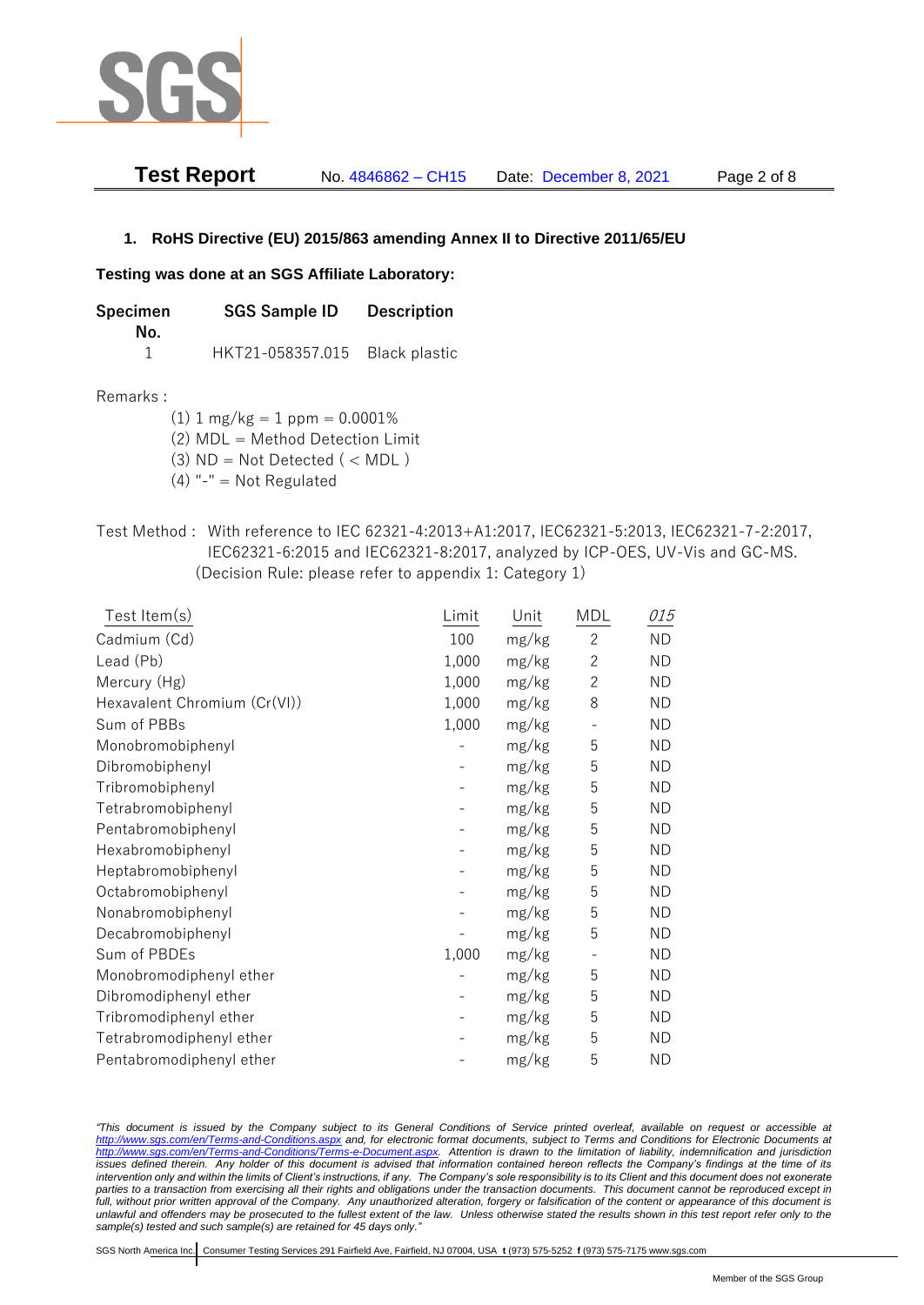

| <b>Test Report</b>                  | No. 4846862 - CH15           |       | Date: December 8, 2021 |           | Page 3 of 8 |
|-------------------------------------|------------------------------|-------|------------------------|-----------|-------------|
|                                     |                              |       |                        |           |             |
| Test Item $(s)$                     | Limit                        | Unit  | <b>MDL</b>             | 015       |             |
| Hexabromodiphenyl ether             |                              | mg/kg | 5                      | <b>ND</b> |             |
| Heptabromodiphenyl ether            |                              | mg/kg | 5                      | ND        |             |
| Octabromodiphenyl ether             | -                            | mg/kg | 5                      | ΝD        |             |
| Nonabromodiphenyl ether             | -                            | mg/kg | 5                      | ΝD        |             |
| Decabromodiphenyl ether             | $\qquad \qquad \blacksquare$ | mg/kg | 5                      | ΝD        |             |
| Dibutyl Phthalate (DBP)             | 1,000                        | mg/kg | 50                     | ΝD        |             |
| Benzylbutyl Phthalate (BBP)         | 1,000                        | mg/kg | 50                     | ΝD        |             |
| Bis-(2-ethylhexyl) Phthalate (DEHP) | 1,000                        | mg/kg | 50                     | ΝD        |             |
| Diisobutyl Phthalate (DIBP)         | 1,000                        | mg/kg | 50                     | ND        |             |

Notes :

(1) The maximum permissible limit is quoted from RoHS Directive (EU) 2015/863. IEC 62321 series is equivalent to EN 62321 series [http://www.cenelec.eu/dyn/www/f?p=104:30:1742232870351101::::FSP\\_ORG\\_ID,FSP\\_LANG\\_](http://www.cenelec.eu/dyn/www/f?p=104:30:1742232870351101::::FSP_ORG_ID,FSP_LANG_ID:1258637,25) [ID:1258637,25](http://www.cenelec.eu/dyn/www/f?p=104:30:1742232870351101::::FSP_ORG_ID,FSP_LANG_ID:1258637,25)

## **2. Halogen**

### **Testing was done at an SGS Affiliate Laboratory:**

Test Method : With reference to EN 14582:2016, analysis was performed by IC.

| Test Item $(s)$ | Limit                    | Unit  | MDL | <i>015</i> |
|-----------------|--------------------------|-------|-----|------------|
| Fluorine (F)    | $\overline{\phantom{a}}$ | mg/kg | 50  | 1700       |
| Chlorine (CI)   | $-$                      | mg/kg | 50  | ND.        |
| Bromine (Br)    | $\overline{\phantom{a}}$ | mg/kg | 50  | 23000      |
| lodine (I)      |                          | mg/kg | 50  | ND         |
|                 |                          |       |     |            |

Notes :

(1) The measurement report of the expanded uncertainty with confident level 95% by coverage factor k=2, is 20% for each analyte of Fluorine, Chlorine, Bromine and Iodine.

*<sup>&</sup>quot;This document is issued by the Company subject to its General Conditions of Service printed overleaf, available on request or accessible at <http://www.sgs.com/en/Terms-and-Conditions.aspx> and, for electronic format documents, subject to Terms and Conditions for Electronic Documents at [http://www.sgs.com/en/Terms-and-Conditions/Terms-e-Document.aspx.](http://www.sgs.com/en/Terms-and-Conditions/Terms-e-Document.aspx) Attention is drawn to the limitation of liability, indemnification and jurisdiction issues defined therein. Any holder of this document is advised that information contained hereon reflects the Company's findings at the time of its intervention only and within the limits of Client's instructions, if any. The Company's sole responsibility is to its Client and this document does not exonerate*  parties to a transaction from exercising all their rights and obligations under the transaction documents. This document cannot be reproduced except in *full, without prior written approval of the Company. Any unauthorized alteration, forgery or falsification of the content or appearance of this document is unlawful and offenders may be prosecuted to the fullest extent of the law. Unless otherwise stated the results shown in this test report refer only to the sample(s) tested and such sample(s) are retained for 45 days only."*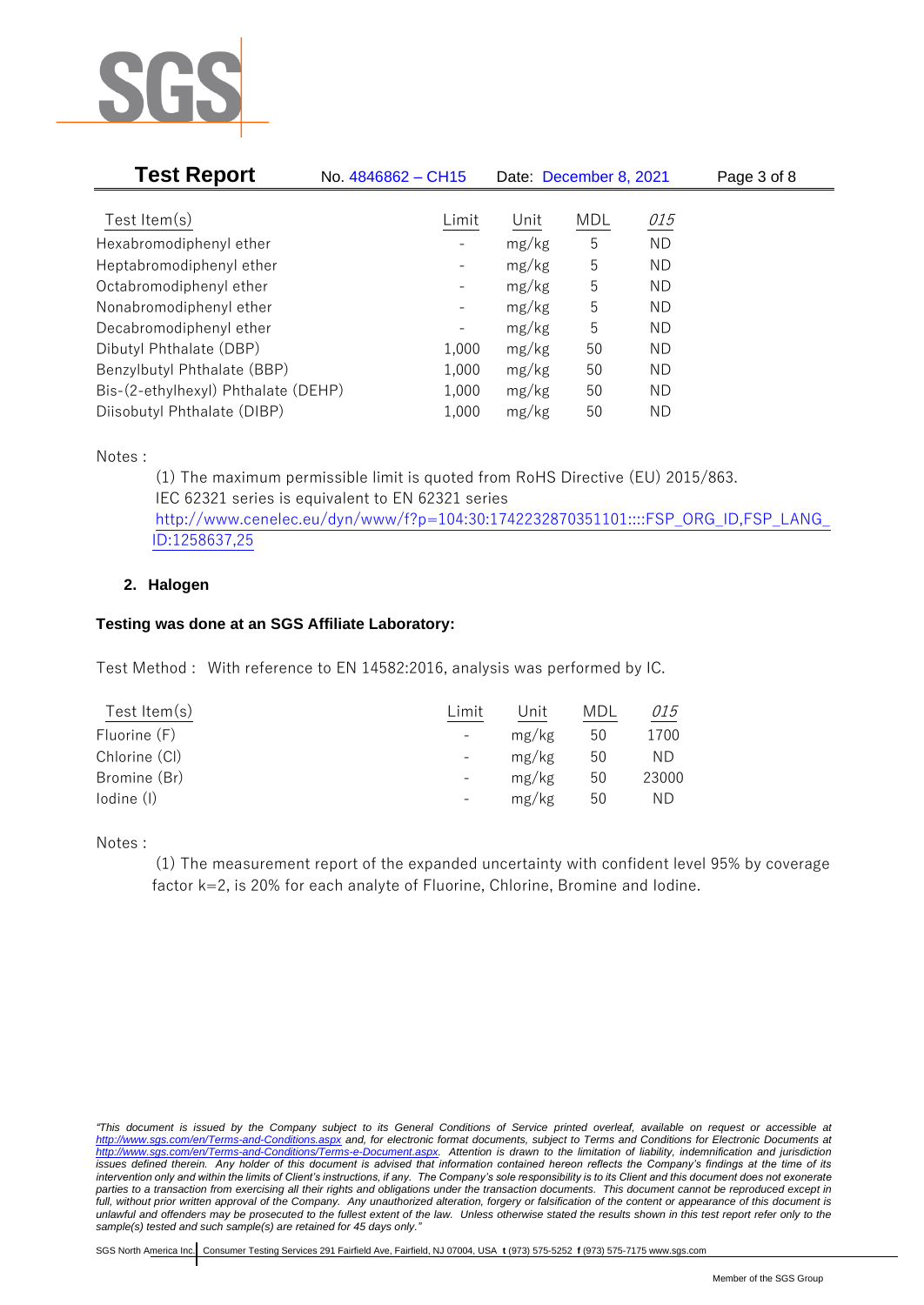

**Test Report** No. 4846862 – CH15 Date: December 8, 2021 Page 4 of 8

#### Appendix 1

| Category       | Decision Rule Statement                                                                                                                                                                                                                                                                                                                                                                                                                                                                                                                                                                                                                                                                                                                                                                                                                                                                                                                                                                                                                                                                                                                                                                                                                                                                                                                                                                                                                                                                                                    |
|----------------|----------------------------------------------------------------------------------------------------------------------------------------------------------------------------------------------------------------------------------------------------------------------------------------------------------------------------------------------------------------------------------------------------------------------------------------------------------------------------------------------------------------------------------------------------------------------------------------------------------------------------------------------------------------------------------------------------------------------------------------------------------------------------------------------------------------------------------------------------------------------------------------------------------------------------------------------------------------------------------------------------------------------------------------------------------------------------------------------------------------------------------------------------------------------------------------------------------------------------------------------------------------------------------------------------------------------------------------------------------------------------------------------------------------------------------------------------------------------------------------------------------------------------|
| $\overline{1}$ | The decision rule for conformity reporting is based on the non-binary statement with quard band (is<br>equal to the expanded measurement uncertainty with a 95% coverage probability, w = U95) in<br>ILAC-G8:09/2019 Clause 4.2.3.<br>"Pass - the measured value is within (or below / above) the acceptance limit, where the<br>А.<br>acceptance limit is below / above to the quard band." or "Pass - The measured values were<br>observed in tolerance at the points tested. The specific false accept risk is up to 2.5%.".<br><b>B</b> .<br>"Conditional Pass - The measured values were observed in tolerance at the points tested.<br>However, a portion of the expanded measurement uncertainty intervals about one or more<br>measured values exceeded / out of tolerance. When the measured result is close to the<br>tolerance, the specific false accept risk is up to 50%.".<br>C.<br>"Conditional Fail - One or more measured values were observed out of tolerance at the<br>points tested. However, a portion of the expanded measurement uncertainty intervals about<br>one or more measured values were in tolerance. When the measured result is close to the<br>tolerance, the specific false reject risk is up to 50%.".<br>"Fail - the measured value is out of (or below / above) the tolerance limit added / subtracted<br>D.<br>to the quard band." or "Fail - One or more measured values were observed out of tolerance<br>at the points tested". The specific false reject risk is up to 2.5%. |
| $\overline{2}$ | The decision rule for conformity reporting is based on BS EN 1811:2011+A1:2015: Reference test<br>method for release of nickel from all post assemblies which are inserted into pierced parts of the<br>human body and articles intended to come into direct and prolonged contact with the skin in<br>Section 9.2 interpretation of results.                                                                                                                                                                                                                                                                                                                                                                                                                                                                                                                                                                                                                                                                                                                                                                                                                                                                                                                                                                                                                                                                                                                                                                              |
| $\overline{3}$ | The decision rule for conformity reporting is based on the general consideration of simple<br>acceptance as stated in ISO/IEC Guide 98-3: "Uncertainty of measurement - Part 3: Guide to the<br>expression of uncertainty in measurement (GUM 1995)", and more specifically for analytical<br>measurements to the EURACHEM/CITAC Guide 2012 "Quantifying Uncertainty in Analytical<br>Measurement <sup>*</sup>                                                                                                                                                                                                                                                                                                                                                                                                                                                                                                                                                                                                                                                                                                                                                                                                                                                                                                                                                                                                                                                                                                             |
| 4              | The decision rule for conformity reporting is according to the IEC 62321-7-1 Edition 1.0 2015-09<br>Section 7: Table 1-(comparison to standard and interpretation of result)                                                                                                                                                                                                                                                                                                                                                                                                                                                                                                                                                                                                                                                                                                                                                                                                                                                                                                                                                                                                                                                                                                                                                                                                                                                                                                                                               |
| $\overline{5}$ | The decision rule for conformity reporting is according to the IEC 62321-3-1 Edition 1.0 2013-06<br>Annex A.3 interpretation of result.                                                                                                                                                                                                                                                                                                                                                                                                                                                                                                                                                                                                                                                                                                                                                                                                                                                                                                                                                                                                                                                                                                                                                                                                                                                                                                                                                                                    |
| 6              | The decision rule for conformity reporting is according to the GB/T 26125-2011 Annex A to H                                                                                                                                                                                                                                                                                                                                                                                                                                                                                                                                                                                                                                                                                                                                                                                                                                                                                                                                                                                                                                                                                                                                                                                                                                                                                                                                                                                                                                |
| 7              | The decision rule for conformity reporting is according to the requested specification or standard<br>(ASTM F963-17 section 4.3.5)                                                                                                                                                                                                                                                                                                                                                                                                                                                                                                                                                                                                                                                                                                                                                                                                                                                                                                                                                                                                                                                                                                                                                                                                                                                                                                                                                                                         |
| $\overline{8}$ | The decision rule for conformity reporting is according to the requested specification or standard<br>(AS/NZS ISO 8124 Part 3 section 4.2)                                                                                                                                                                                                                                                                                                                                                                                                                                                                                                                                                                                                                                                                                                                                                                                                                                                                                                                                                                                                                                                                                                                                                                                                                                                                                                                                                                                 |
| Remark I       | If the decision rule is not feasible to be used and the uncertainty of the result is able to be provided.<br>the uncertainty range of the result will be shown in the report. Otherwise, only result will be shown<br>in the report.                                                                                                                                                                                                                                                                                                                                                                                                                                                                                                                                                                                                                                                                                                                                                                                                                                                                                                                                                                                                                                                                                                                                                                                                                                                                                       |

*"This document is issued by the Company subject to its General Conditions of Service printed overleaf, available on request or accessible at <http://www.sgs.com/en/Terms-and-Conditions.aspx> and, for electronic format documents, subject to Terms and Conditions for Electronic Documents at [http://www.sgs.com/en/Terms-and-Conditions/Terms-e-Document.aspx.](http://www.sgs.com/en/Terms-and-Conditions/Terms-e-Document.aspx) Attention is drawn to the limitation of liability, indemnification and jurisdiction issues defined therein. Any holder of this document is advised that information contained hereon reflects the Company's findings at the time of its intervention only and within the limits of Client's instructions, if any. The Company's sole responsibility is to its Client and this document does not exonerate parties to a transaction from exercising all their rights and obligations under the transaction documents. This document cannot be reproduced except in full, without prior written approval of the Company. Any unauthorized alteration, forgery or falsification of the content or appearance of this document is unlawful and offenders may be prosecuted to the fullest extent of the law. Unless otherwise stated the results shown in this test report refer only to the sample(s) tested and such sample(s) are retained for 45 days only."*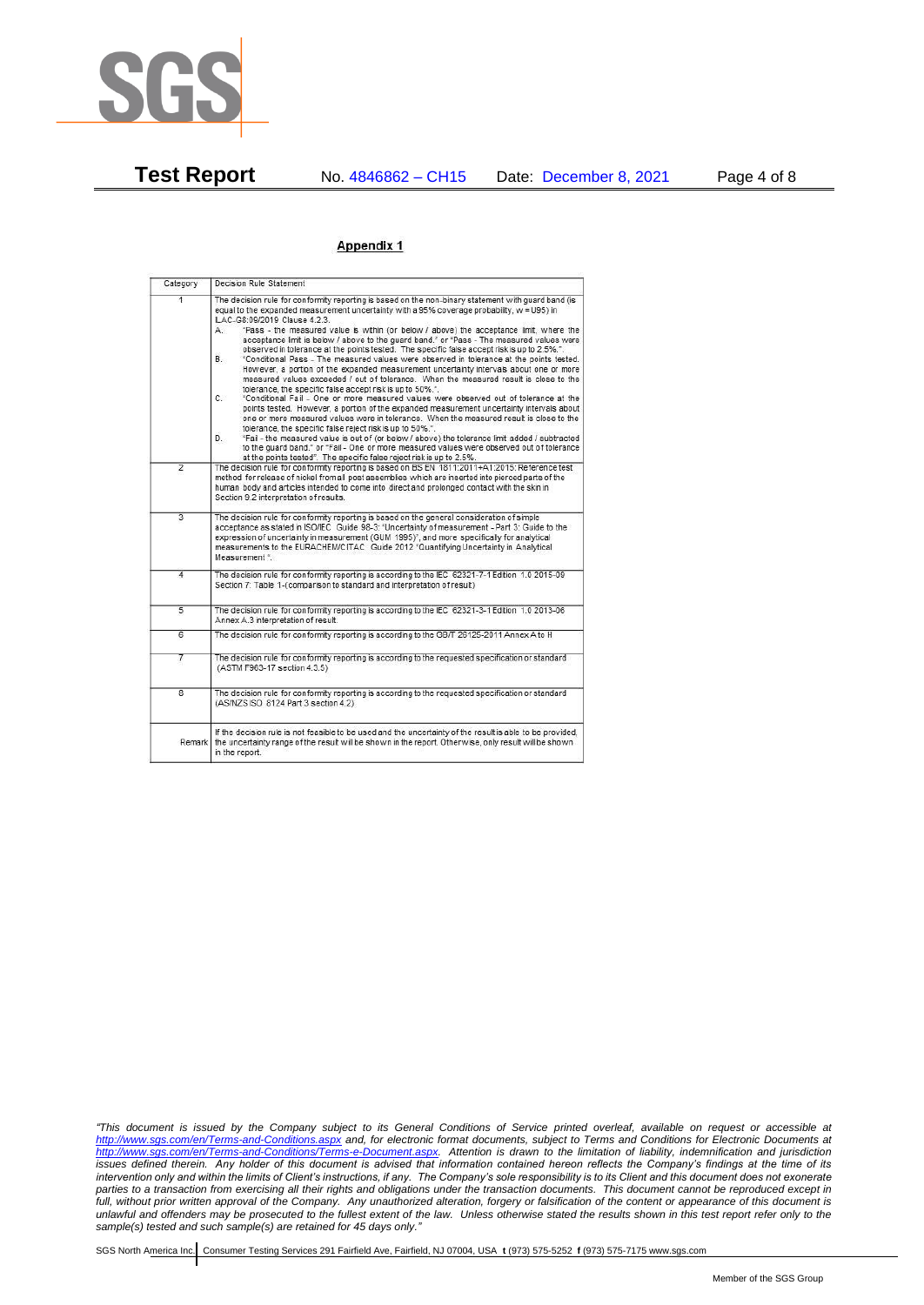

| <b>Test Report</b> | No. 4846862 - CH15 | Date: December 8, 2021 | Page 5 of 8 |
|--------------------|--------------------|------------------------|-------------|
|--------------------|--------------------|------------------------|-------------|

Flowchart:



Note : 1) Boiling water test method was also performed for the analysis of Cr (VI) in metal sample. 2) The polymeric samples were dissolved totally by pre-conditioning method according to above flow chat for Cd, Pb and Hg contents analysis

| Operator:      | Chiu Kan Yuen/ Tang Koon Pang (Acid digestion) |  |
|----------------|------------------------------------------------|--|
|                | Chiu Kan Yuen (Dry Ashing)                     |  |
|                | Nick Liu (Hexavalent Chromium)                 |  |
|                | Kent Wan (PBBs and PBDEs)                      |  |
| Section Chief: | Chan Chun Kit, Dickson                         |  |

*"This document is issued by the Company subject to its General Conditions of Service printed overleaf, available on request or accessible at <http://www.sgs.com/en/Terms-and-Conditions.aspx> and, for electronic format documents, subject to Terms and Conditions for Electronic Documents at [http://www.sgs.com/en/Terms-and-Conditions/Terms-e-Document.aspx.](http://www.sgs.com/en/Terms-and-Conditions/Terms-e-Document.aspx) Attention is drawn to the limitation of liability, indemnification and jurisdiction issues defined therein. Any holder of this document is advised that information contained hereon reflects the Company's findings at the time of its intervention only and within the limits of Client's instructions, if any. The Company's sole responsibility is to its Client and this document does not exonerate*  parties to a transaction from exercising all their rights and obligations under the transaction documents. This document cannot be reproduced except in *full, without prior written approval of the Company. Any unauthorized alteration, forgery or falsification of the content or appearance of this document is unlawful and offenders may be prosecuted to the fullest extent of the law. Unless otherwise stated the results shown in this test report refer only to the sample(s) tested and such sample(s) are retained for 45 days only."*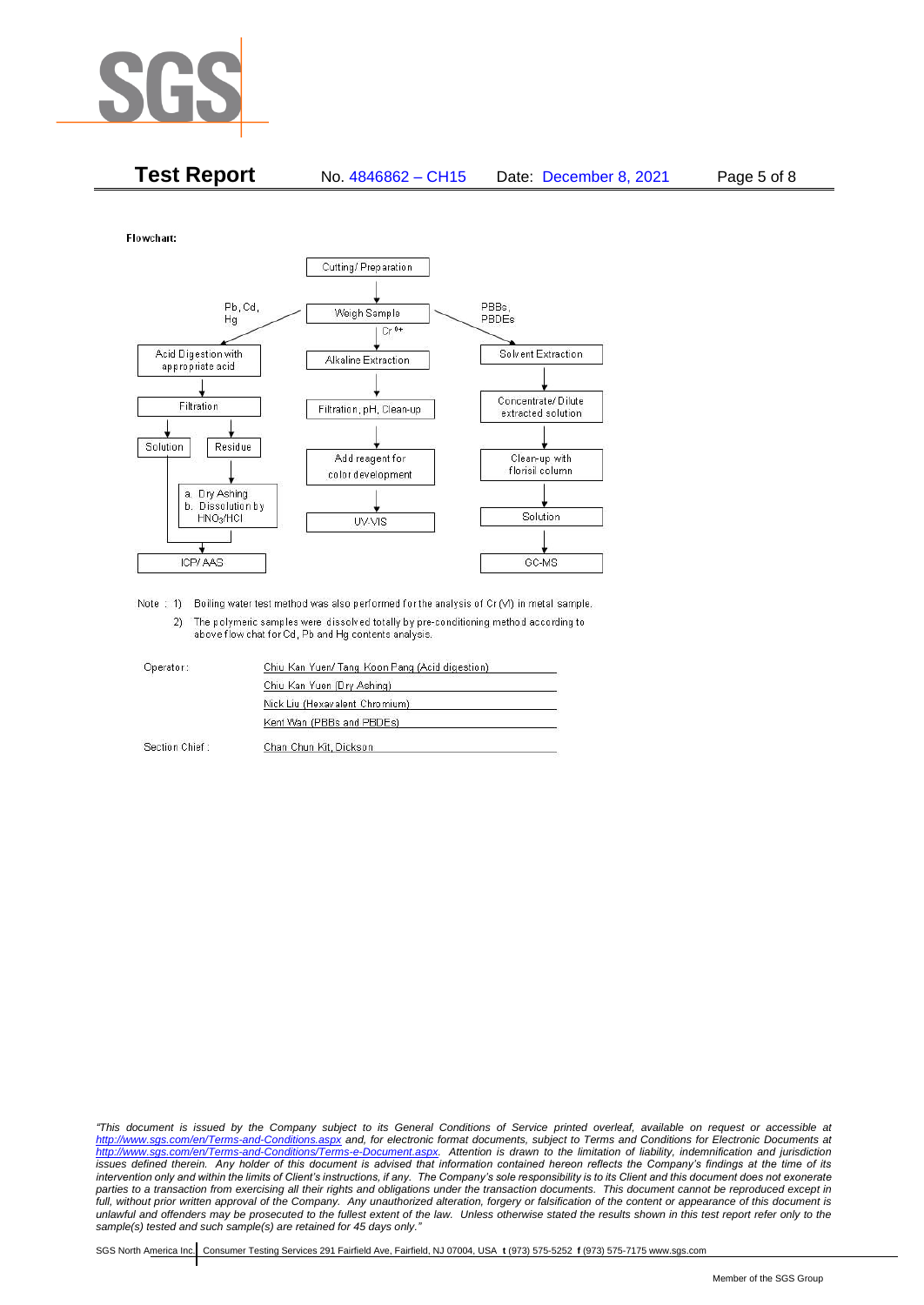

# **Test Report** No. 4846862 – CH15 Date: December 8, 2021 Page 6 of 8

#### **Flowchart for Phthalates measurement**

Method: IEC 62321-8:2017



Tested by Checked by Lumpy Lee Edmund Kwan

*"This document is issued by the Company subject to its General Conditions of Service printed overleaf, available on request or accessible at <http://www.sgs.com/en/Terms-and-Conditions.aspx> and, for electronic format documents, subject to Terms and Conditions for Electronic Documents at [http://www.sgs.com/en/Terms-and-Conditions/Terms-e-Document.aspx.](http://www.sgs.com/en/Terms-and-Conditions/Terms-e-Document.aspx) Attention is drawn to the limitation of liability, indemnification and jurisdiction issues defined therein. Any holder of this document is advised that information contained hereon reflects the Company's findings at the time of its intervention only and within the limits of Client's instructions, if any. The Company's sole responsibility is to its Client and this document does not exonerate*  parties to a transaction from exercising all their rights and obligations under the transaction documents. This document cannot be reproduced except in *full, without prior written approval of the Company. Any unauthorized alteration, forgery or falsification of the content or appearance of this document is unlawful and offenders may be prosecuted to the fullest extent of the law. Unless otherwise stated the results shown in this test report refer only to the sample(s) tested and such sample(s) are retained for 45 days only."*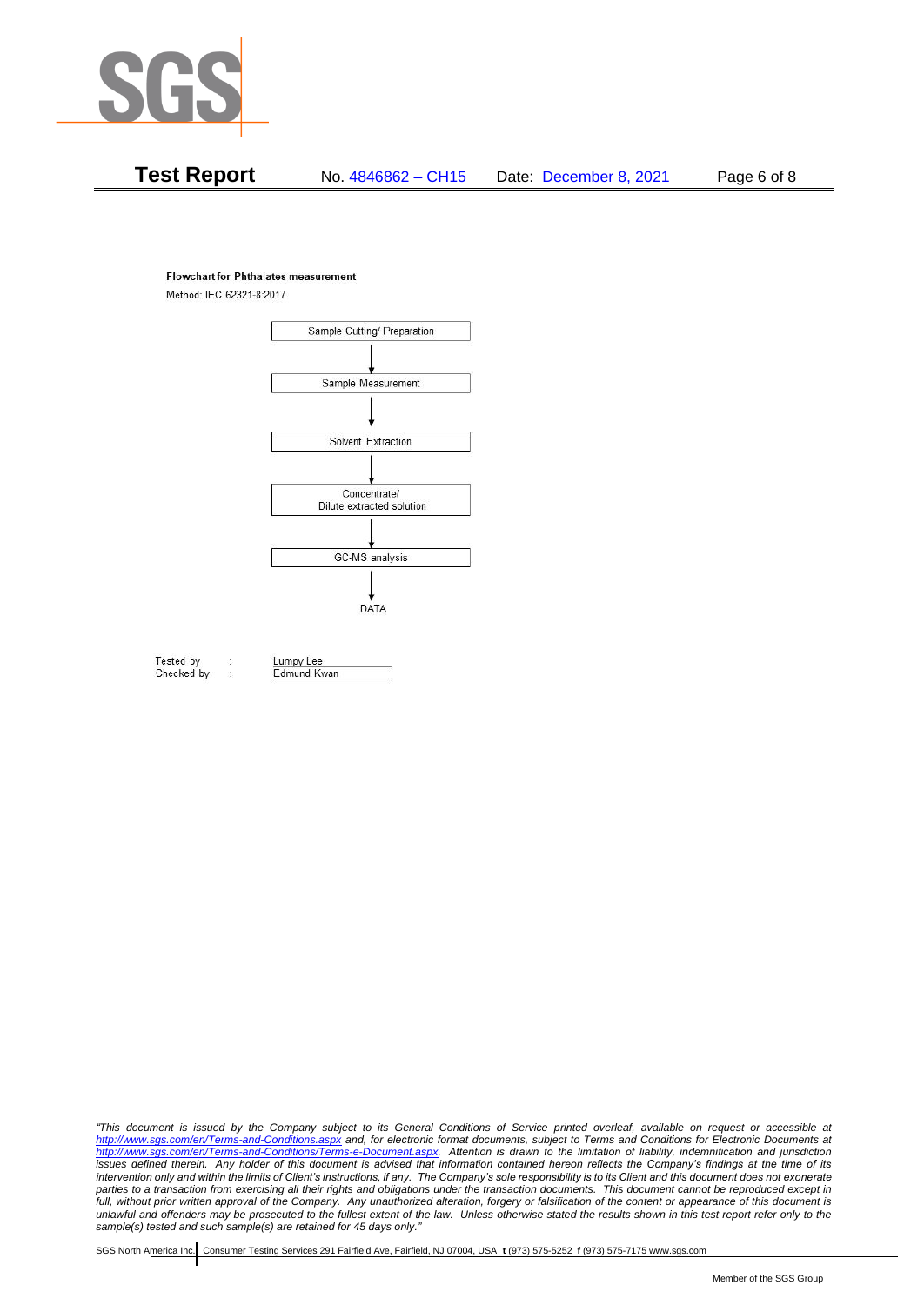

## **Test Report** No. 4846862 – CH15 Date: December 8, 2021 Page 7 of 8

#### **Flowchart for Halogen Free Test**

Method: BS EN14582:2016



Operator: Supervisor: Tang Ying Sam Chan Chun Kit (Dickson)

*"This document is issued by the Company subject to its General Conditions of Service printed overleaf, available on request or accessible at <http://www.sgs.com/en/Terms-and-Conditions.aspx> and, for electronic format documents, subject to Terms and Conditions for Electronic Documents at [http://www.sgs.com/en/Terms-and-Conditions/Terms-e-Document.aspx.](http://www.sgs.com/en/Terms-and-Conditions/Terms-e-Document.aspx) Attention is drawn to the limitation of liability, indemnification and jurisdiction issues defined therein. Any holder of this document is advised that information contained hereon reflects the Company's findings at the time of its intervention only and within the limits of Client's instructions, if any. The Company's sole responsibility is to its Client and this document does not exonerate*  parties to a transaction from exercising all their rights and obligations under the transaction documents. This document cannot be reproduced except in *full, without prior written approval of the Company. Any unauthorized alteration, forgery or falsification of the content or appearance of this document is unlawful and offenders may be prosecuted to the fullest extent of the law. Unless otherwise stated the results shown in this test report refer only to the sample(s) tested and such sample(s) are retained for 45 days only."*